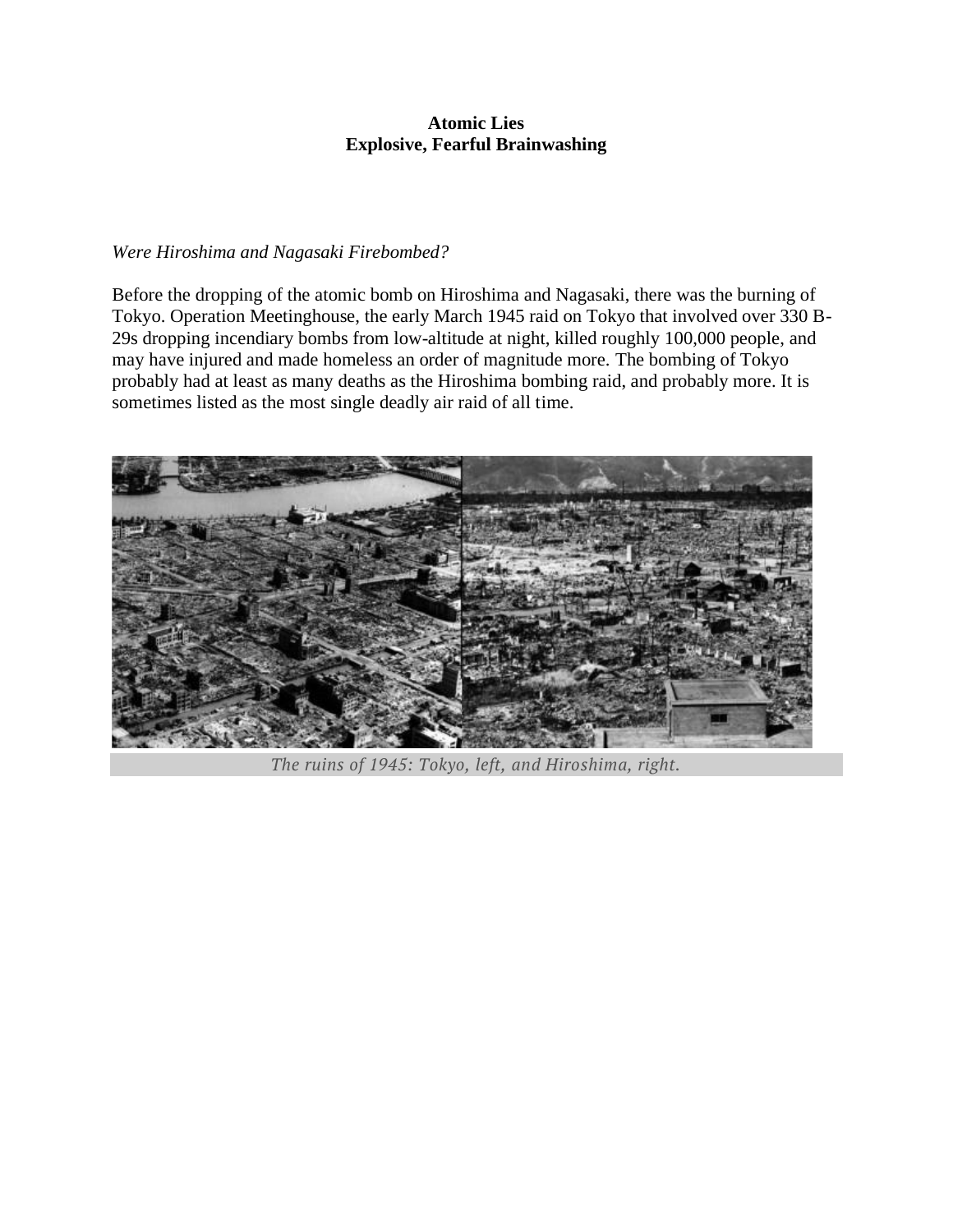

The devastated city of Hiroshima. Photograph: Asahi Shimbun via Getty Images



Hiroshima today with the same building – non-radioactive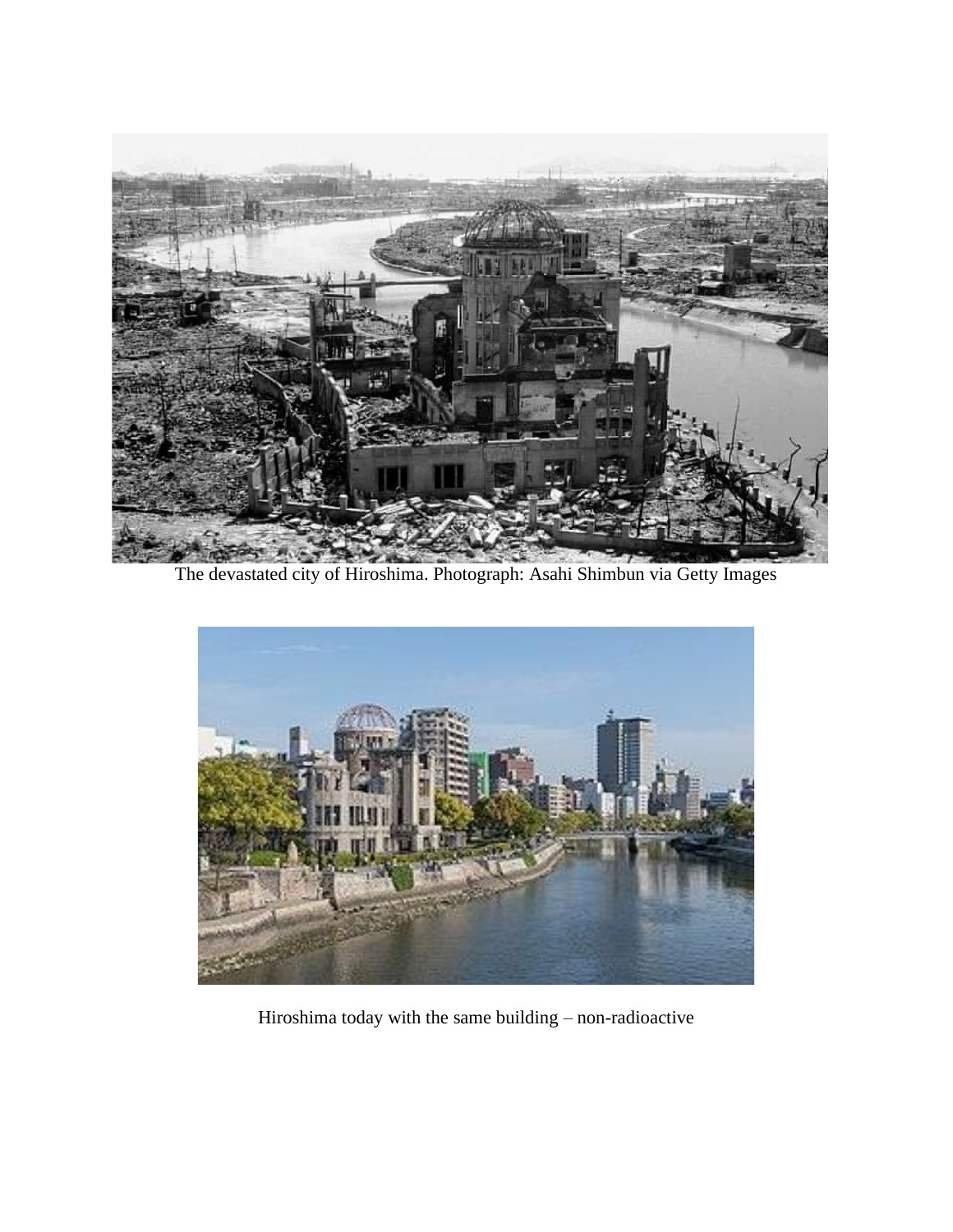

The ruins of Nagasaki after the dropping of the atomic bomb on Aug. 9, 1945. Getty Images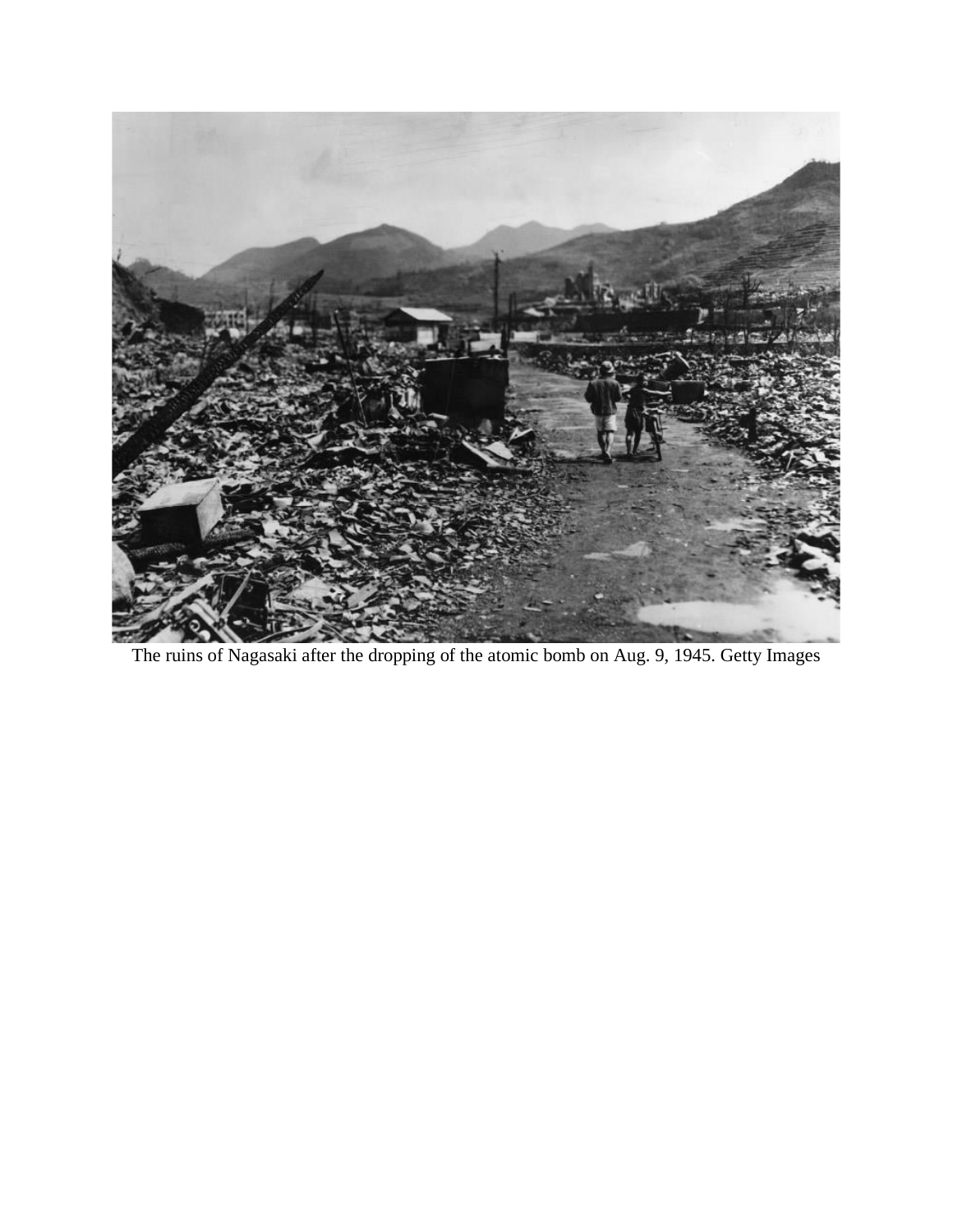

Nagasaki – then and now. Note: no radiation

From the *Tampa Bay Times,* in an article entitled: **Deadly WWII Firebombings of Japanese Cities Largely Ignored**



A photo taken March 19, 1945, shows the incendiary bomb-devastated Kameido district after a firebombing raid. Associated Press / *The Center of the Tokyo Raids and War Damage*